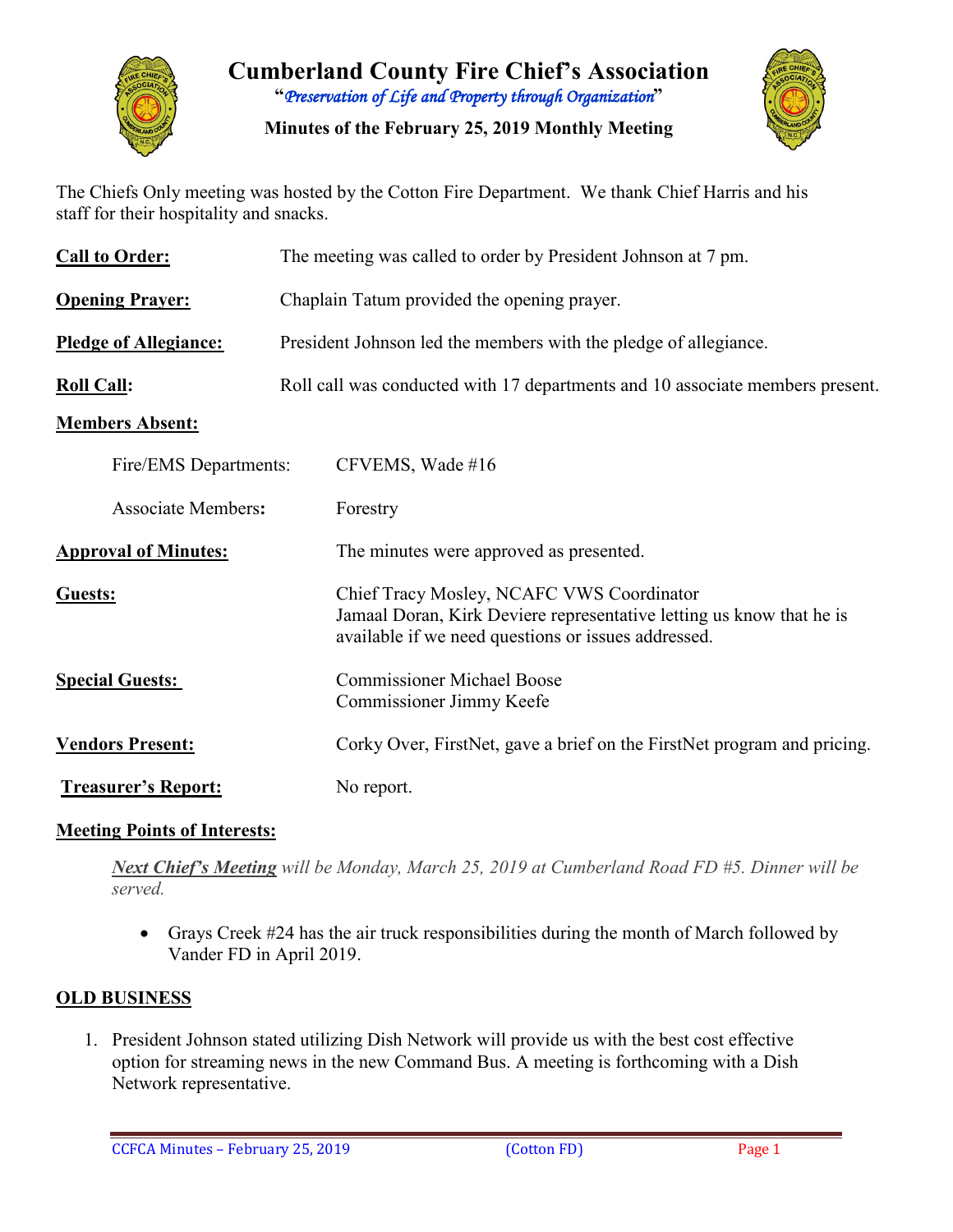- 2. President Johnson reported that the ID Machine printer is currently out of service for repairs. The printer is in Garner in order to have several worn out plastic gears replaced. He will notify via IAR once the printer is back in service.
- 3. President Johnson informed the membership that everyone that requested Freedom App for their smart phone has been sent a link and all pertinent information by Hunter Forbes (County IT) in order to download the app on your phone. If anyone is having issues please let us know. He reminded the members that logging into the freedom app and leave it running all day will run down your battery. The best practice is to log in if you have a call and log out at the conclusion of the call.
- 4. President Johnson reminded the membership that with our ground cover fire season here, and with the current shortage of county rangers that we agreed to automatically dispatch an extra brush unit on all woods, grass or brush fires during all forestry readiness level 3 or higher events.

# **NEW BUSINESS:**

- 1. Chief Tracy Mosley the NCAFC Volunteer Workforce Solution Coordinator gave an overview of the grant being used to promote volunteerism within our county and state. A video is available for you to use to enhance your recruitment efforts.
- 2. President Johnson presented Lifetime Membership Proclamations to Kenneth Hall, Harold Shirley and Ben Major. Commissioner Keefe and Commissioner Boose presented Ben Major with a retirement certificate and award to celebrate Chief Major's retirement.
- 3. President Johnson requested equipment, hose, nozzles and appliances for the Seagrave Fire Truck that is being readied for donation to the Cumberland County Schools, EE Smith High School Fire Protection program.
- 4. Honor Guard Commander O'loane presented the annual report on the 2018 activities for Honor Guard.

# **COMMITTEE REPORTS:**

# **ID CARD/TECHNOLOGY COMMITTEE**

- **FYI.** Fire Chiefs are required to send a signed letter or memo with a firefighter requesting an ID Card. For any questions or an appointment contact 424-0694 or e-mail at  $c$ *johnson.spfd@gmail.com* 
	- President Johnson asked the members to please recycle or return the clips used for our ID Cards. These clips are extremely expensive and we need to reuse them as much as possible in order to hold down costs. So when members leave a department do not give the ID Tags and clips to the departing member, instead take up the clips.

# **FIRE PREVENTION/EDUCATION COMMITTEE** (To Be Determined)

E-Mail: JEveritte@ci.fay.nc.us

 $\triangleright$  No report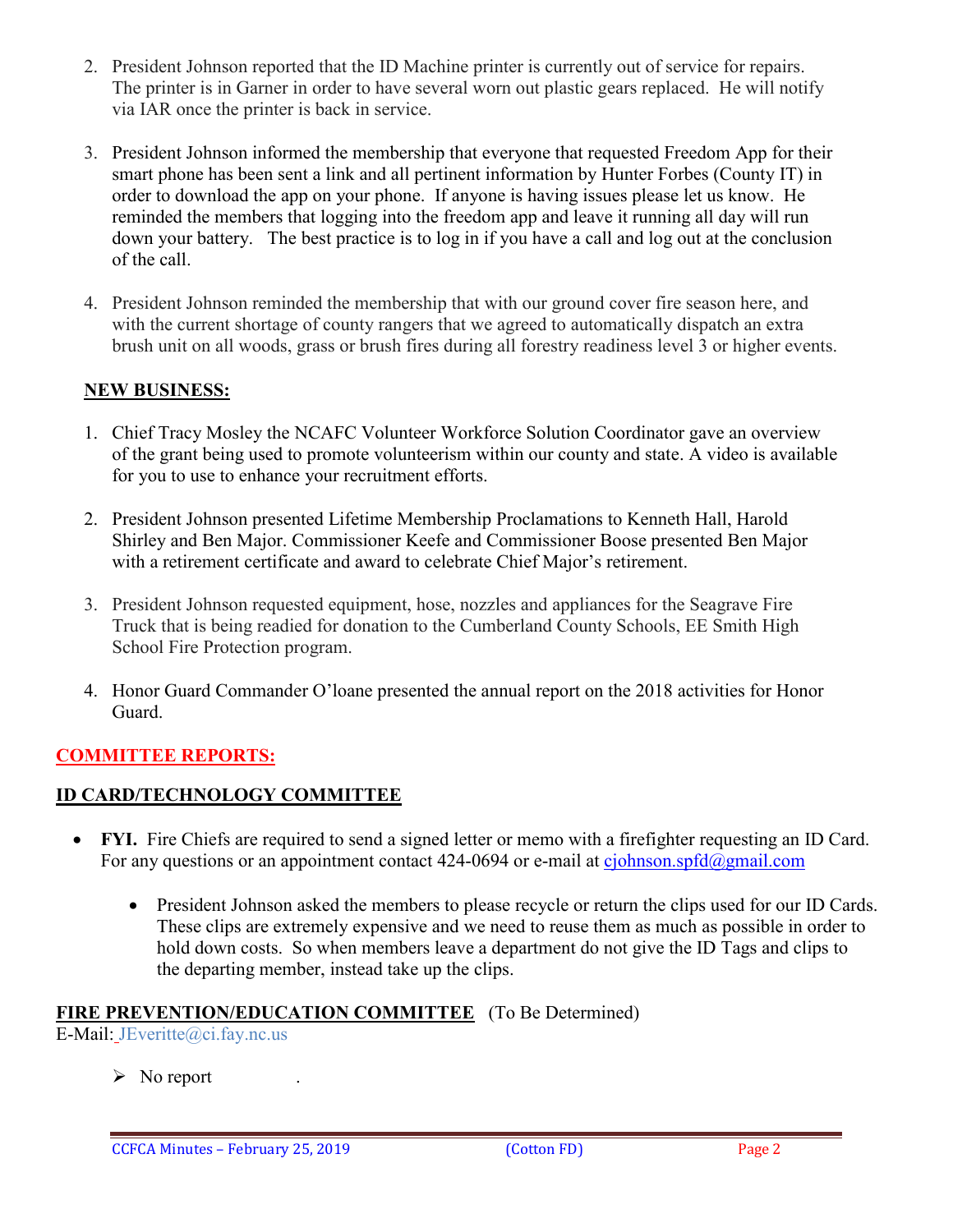**STANDARDS & POLICY COMMITTEE** A/C Kevin Murphy (SPFD # 13) Chairperson,

E-Mail: [kmurphy1903@gmail.com](mailto:kmurphy1903@gmail.com)

• Assistant Chief Murphy informed the members in attendance that he would be calling in order to get numbers to survey where we stand with the completion of the Rescue Task Force (RTF) training classes. This will assist with the assessment of our county-wide preparedness to respond and mitigate active shooter incidents.

# **MEMORIAL COMMITTEE** Chief R. Marley (Pearce's Mill) Chairperson,

E-Mail: [pmfd0301@nc.rr.com](mailto:pmfd0301@nc.rr.com)

 $\triangleright$  No report.

**AUTOMATIC AID/MUTUAL AID COMMITTEE** Chief Joe Marsh (GCFD # 24) Chairperson,

E-Mail: [gcfd24@nc.rr.com](mailto:gcfd24@nc.rr.com)

 $\triangleright$  No Report

**FINANCE COMMITTEE** Deputy Chief Freddy Johnson Jr. (Stoney Point) Chairperson, E-Mail: [spfd1302@nc.rr.com](mailto:spfd1302@nc.rr.com)

 $\triangleright$  No report.

#### **RESCUE COMMITTEE** Deputy Chief Hank Harris (Cotton FD) Chairperson, E-Mail: [cfd402@nc.rr.com](mailto:cfd402@nc.rr.com)

• No report.

**COMMUNICATIONS /DISPATCH STEERING / AVL COMMITTEE** Chief Chuck Hodges (Hope Mills FD), Chairperson, E-Mail: clhodges@townofhopemills.com

• No report.

**KNOX BOX COMMITTEE** - Emergency Management Officer Gene Booth (Emergency Services) Chairperson, E-Mail: [wbooth@co.cumberland.nc.us](mailto:wbooth@co.cumberland.nc.us)

• No Report

**FIREHOUSE STEERING COMMITTEE** – Fire Chief T. J. McLamb (FFD) Chairperson, E-Mail: [tmclamb@ci.fay.nc.us](mailto:tmclamb@ci.fay.nc.us)

• No Report

**NC WORKFORCE SOLUTION GRANT – COMMITTEE** – Fire Chief Justin Nobles (SVFD # 23) Chairperson. E-Mail: [Jnobles@stedmanfire.com](mailto:Jnobles@stedmanfire.com)

• No report.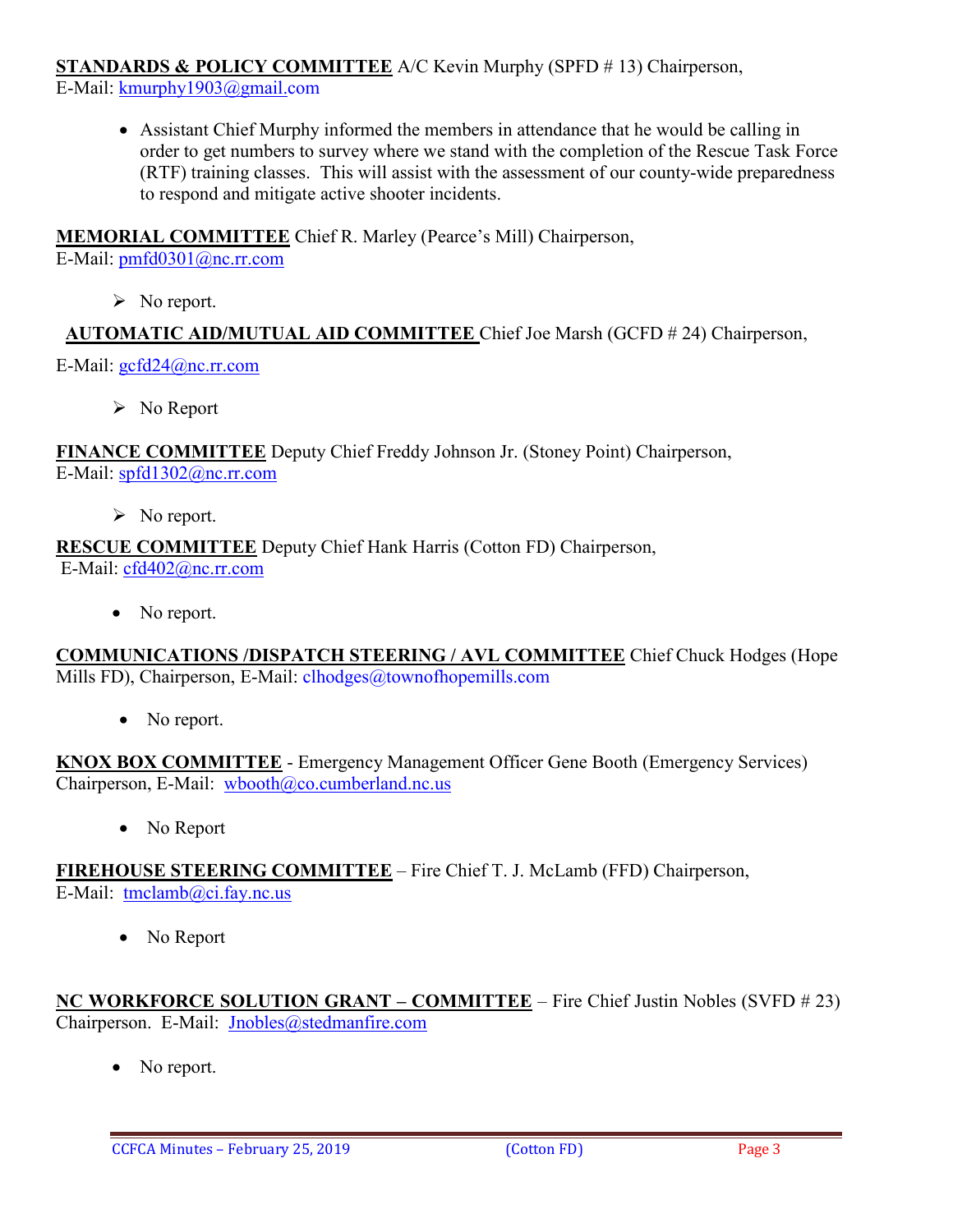#### **JOINT INCIDENT / DISASTER RESPONSE COMMITTEE** – Assistant Fire Chief Richard

Bradshaw (VFD) Chairperson, E-Mail: [rbradshaw1@nc.rr.com](mailto:rbradshaw1@nc.rr.com)

> • Chief Bradshaw discussed that the committee is organized and has looked at a needs assessment and way forward. They will be bringing further information to the group in the next few months.

# **ASSOCIATE MEMBERS REPORT**

**COUNTY MANAGERS OFFICE** – Assistant County Manager Tracy Jackson E-Mail: [tjackson@co.cumberland.nc.us](mailto:tjackson@co.cumberland.nc.us)

- Assistant County Manager Jackson briefed that a tour of the new 9-1-1 and EOC building for all the chiefs is scheduled for April 6, 2019 at 1200 hours. Hamburgers and Hotdogs will be served.
- Assistant County Manager Sally Shutt responsible for all county Public Information dissemination addressed what her office is doing to assist us with our on-going effort for recruiting as well as other fire prevention and education information. .

**EMERGENCY SERVICES DIRECTOR/ ECC-911 (**Gene Booth, Director), E-Mail: [gbooth@co.cumberland.nc.us](mailto:gbooth@co.cumberland.nc.us)

• Director Gene Booth thanked the association for their continued support and looked forward to working with everyone in his new position. He informed the membership about the PFAS and PFOS issues with AFFF foam.

Gene provided a quick update on available 911 communication operator's positions available.

• Christine Buchanan, County 9-1-1 standards coordinator informed the chiefs that Cumberland County Emergency Services is moving towards obtaining Accreditation in Emergency Fire Dispatch (EFD). EFD accreditations are positive changes for Fire services, the citizens of Cumberland County as well as our agency. She stated that they are looking to submit our application of Accreditation no later than June 2019. In order to complete their application they will need to have several items in place to include a field-personnel feedback form, Dispatch Review Committee and Dispatch Steering Committee. There are lots of benefits to organizing committees to work on behalf of the personnel it represents. In the accreditation process we will need to generate a field-personnel feedback form that will cover issues the fire service might have. This allows the fire service the opportunity to document and receive feedback in a timely manner to which resolves can occur. She invited those interest to a meeting to further discuss this matters more in length during their March 12, 2019 meeting to transpire at 10:30 AM, at the LEC 131 Dick St; Rm 5. She also provided definitions and design models for the committees required by the International Academy of Emergency Dispatch.

Listed is the definition of the Dispatch Review Committee (DRC).

Dispatch Review Committee (DRC) members are to analyze the quality assurance process, implement and track all report forms (including non-compliances and request for changes in policy generated by dispatch), provide operational feedback, explain results of formal complaints and requests, generate recommendations for changes in Continuing Education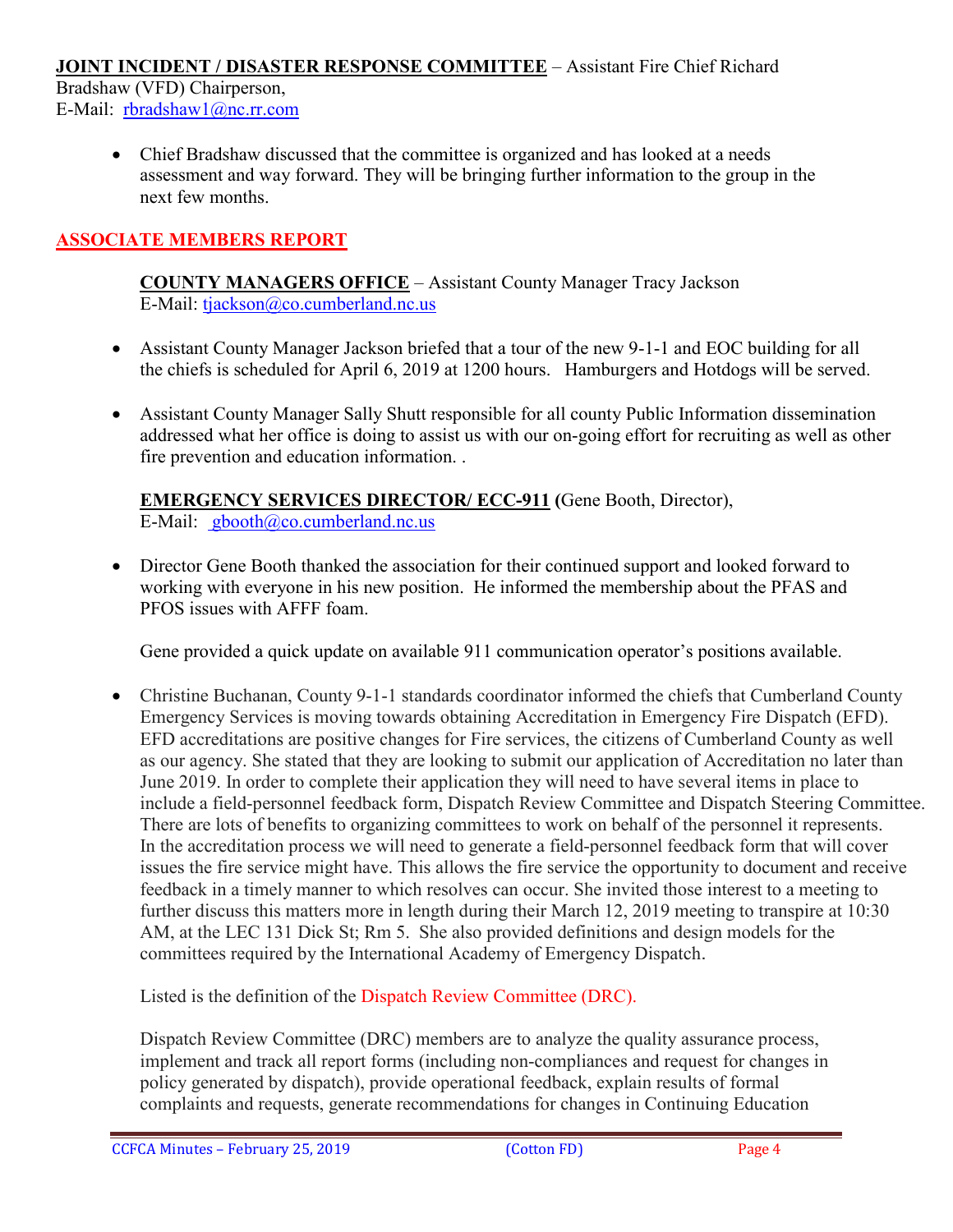programs to the Dispatch Steering Committee. The DRC will also review compliance generated by Quality Improvement Unit to include the review of the following: problematic and exemplary cases, individuals, dispatch shifts, and the entire dispatch center.

# **Members (DRC):**

Shift Supervisors Field Representatives Fire **Dispatchers** Shift Representative Quality Improvement Unit Representative Training Representative CTO

Dispatch Steering Committee (DSC) members are to make final decisions and approve or disapprove policy as recommended by the Dispatch Review Committee. Members will give input regarding lights-and-siren response options, review and authorize the use of IAED Protocols (EMD, EFD and EPD) over which they have authority, prioritize responses for incidents and approve the delivery of Pre-Arrival Instructions.

To aid in selection of DSC members below is a model used by International Academy of Emergency Dispatch (IAED).

Christine Buchanan Cumberland County Emergency Services 911 Standards Program Coordinator 910-321-6626 [cbuchanan@co.cumberland.nc.us<](mailto:cbuchanan@co.cumberland.nc.us)mailto[:cbuchanan@co.cumberland.nc.us](mailto:cbuchanan@co.cumberland.nc.us)

• President Johnson will select a cross section of Chiefs to best represent the association to serve on the DRC

**EMS DIRECTOR:** Brian Pearce, Director E-Mail: bpearce@capefearvalley.com

• No report.

**HAZMAT:** AC Robert Brinson, FFD - POC telephone for HAZMAT is 584-9550, E-Mail: [rbrinson@ci.fay.nc.us](mailto:rbrinson@ci.fay.nc.us)

• Assistant Chief Brinson reported that the COF FD and other County FD's had completed a drill with the Hexagon Corporation. He also reported that the HM Team was preparing to begin a drone program to enhance their capabilities at various incidents.

**FORESTRY DISTRICT** Craig Gottfried, County Ranger, E-Mail: [craig.gottfried@ncagr.gov](mailto:craig.gottfried@ncagr.gov)

• No report